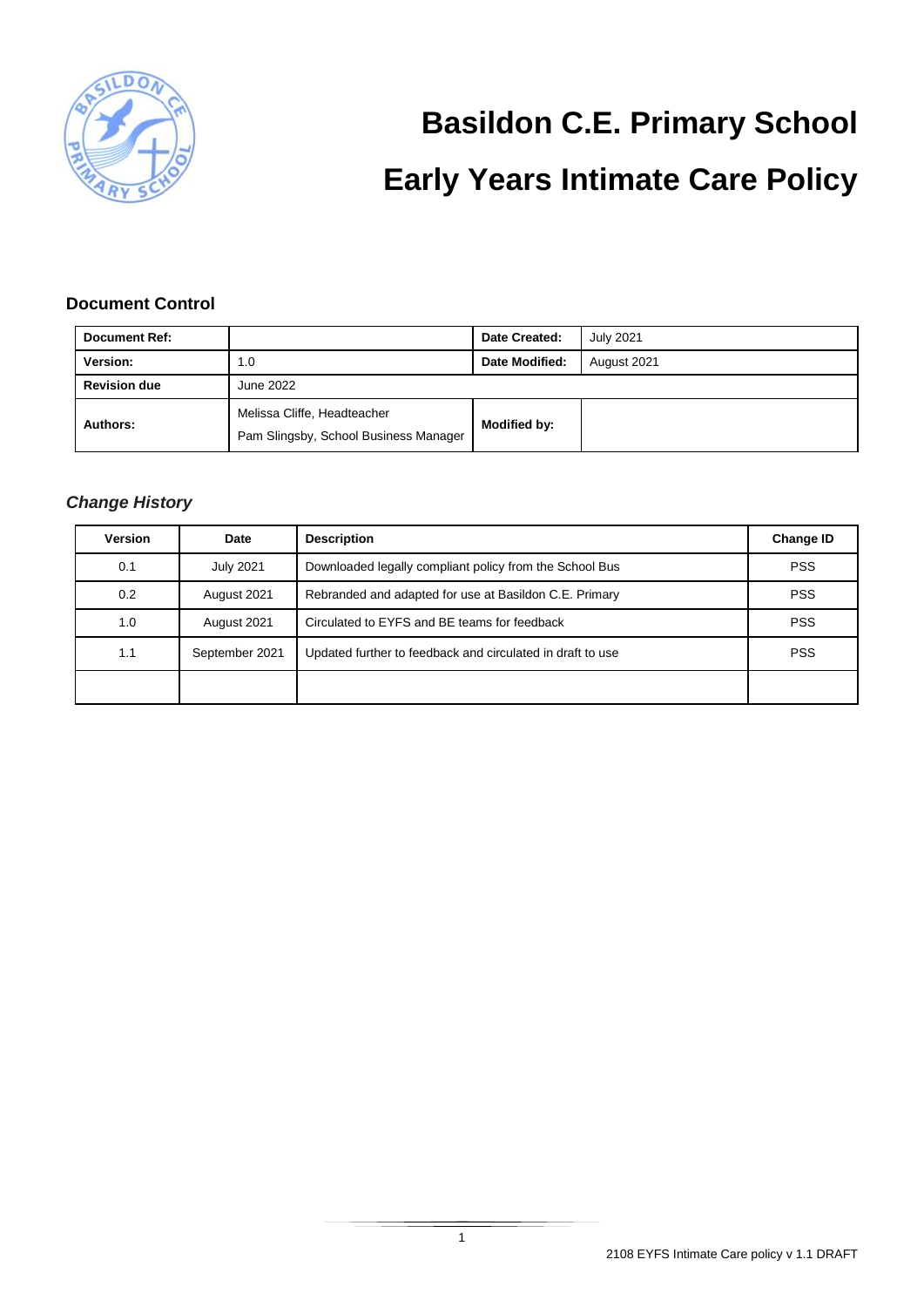# **Contents:**

**[Statement of intent](#page-2-0)** 

- 1. [Legal framework](#page-3-0)
- 2. [What is intimate care?](#page-3-1)
- 3. [Roles and responsibilities](#page-4-0)
- 4. [Procedures for intimate care](#page-4-1)
- 5. [Parental engagement](#page-5-0)
- 6. [Safeguarding procedures](#page-6-0)
- 7. [Monitoring and review](#page-6-1)

#### **Appendices**

- I. [Toilet Introduction Procedures](#page-7-0)
- II. **[Intimate Care Parental Consent Form](#page-8-0)**
- III. [Record of Intimate Care](#page-10-0)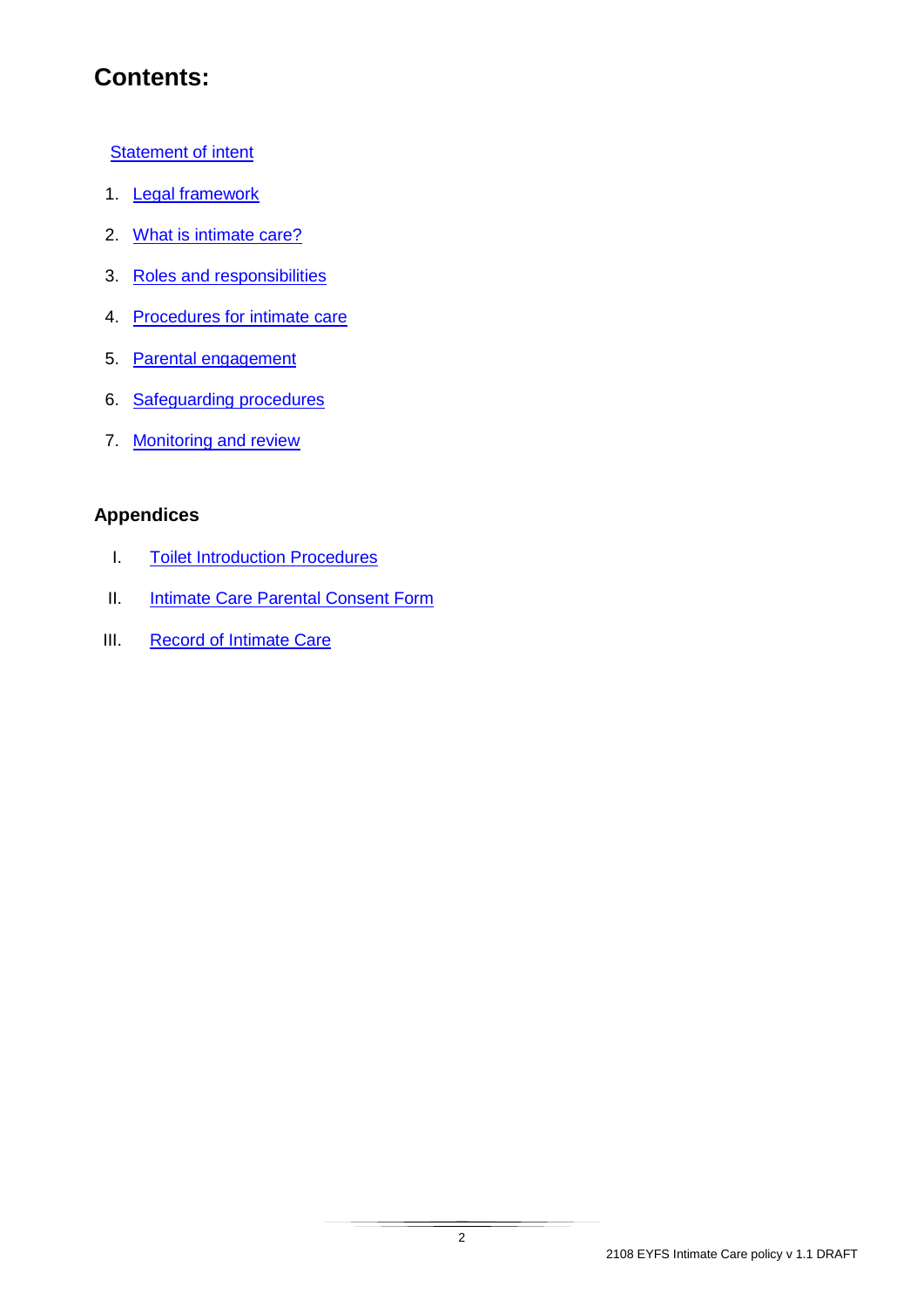#### <span id="page-2-0"></span>**Statement of intent**

**Basildon C.E. Primary School** understands the importance of its responsibility to safeguard and promote the welfare of children.

Pupils may require assistance with intimate care as a result of their age or due to having SEND. In all instances, effective safeguarding procedures are of paramount importance.

This policy has been developed to ensure that all staff responsible for providing intimate care undertake their duties in a professional manner at all times and treat children with sensitivity and respect.

The school is committed to providing intimate care for children in ways that:

- Maintain their dignity.
- Are sensitive to their needs and preferences.
- Maximise their safety and comfort.
- Protect them against intrusion and abuse.
- Respect the child's right to give or withdraw their consent.
- Encourage the child to care for themselves as much as they can.
- Protect the rights of all others involved.

| Reviewed and approved by Full Governing Body on PENDING |                |                                |  |  |  |
|---------------------------------------------------------|----------------|--------------------------------|--|--|--|
| Headteacher                                             |                | <b>Chair of Governing Body</b> |  |  |  |
| Name                                                    | Melissa Cliffe | <b>Barbara Hunter</b><br>Name  |  |  |  |
| Signature                                               |                | Signature                      |  |  |  |
| Date                                                    |                | Date                           |  |  |  |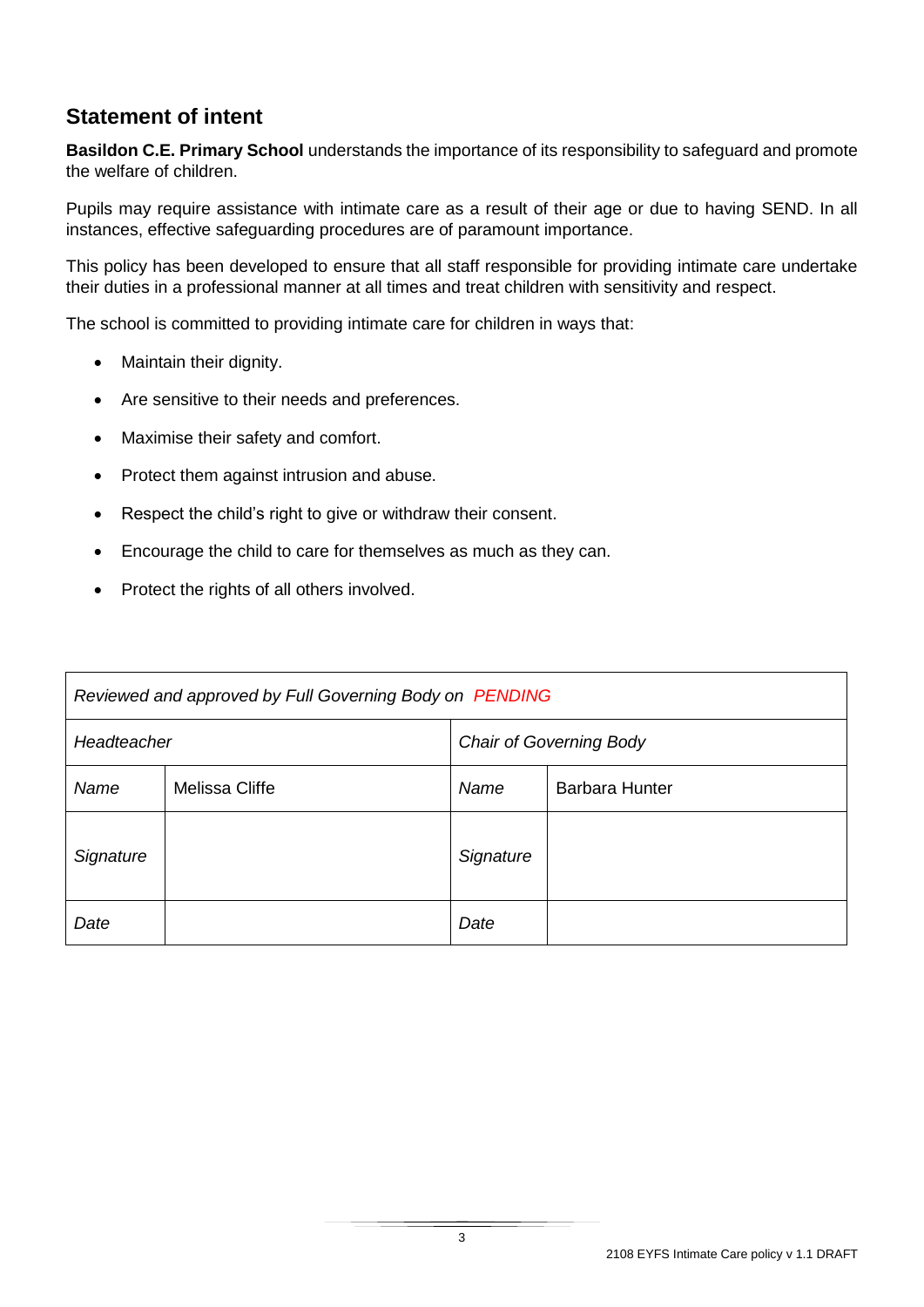#### <span id="page-3-0"></span>**1. Legal framework**

- 1.1. This policy has due regard to the relevant legislation, including, but not limited to, the following:
	- Equality Act 2010
	- Safeguarding Vulnerable Groups Act 2006
	- Childcare Act 2006
	- Education Act 2002
	- Education Act 2011
	- The Control of Substances Hazardous to Health Regulations 2002 (as amended in 2004)
- 1.2. This policy has due regard to the relevant statutory guidance, including, but not limited to, the following:
	- DfE (2020) 'Keeping children safe in education'
- 1.3. This policy operates in conjunction with school policies and procedures including, but not limited to, the following:
	- Allegations of Abuse Against Staff Policy
	- Administration of Medication & First Aid Policy
	- Bodily Fluid Risk Assessment
	- Child Protection and Safeguarding Policy
	- Complaints Policy and Procedures
	- COSHH register
	- Healthy and Safety Policy
	- Record Management Policy and Procedure
	- Whistleblowing Policy

#### <span id="page-3-1"></span>**2. What is intimate care?**

- 2.1. For the purpose of this policy, **"intimate care"** is the hands-on, physical care in personal hygiene, as well as physical presence or observation during such activities.
- 2.2. Intimate care includes the following:
	- Helping a child with eating and drinking for reasons of illness or disability
	- Body bathing other than to the arms and face, and to the legs below the knee
	- Application of medical treatment other than to the arms and face, and to the legs below the knee
	- Toileting, wiping and care in the genital and anal areas
	- Dressing and undressing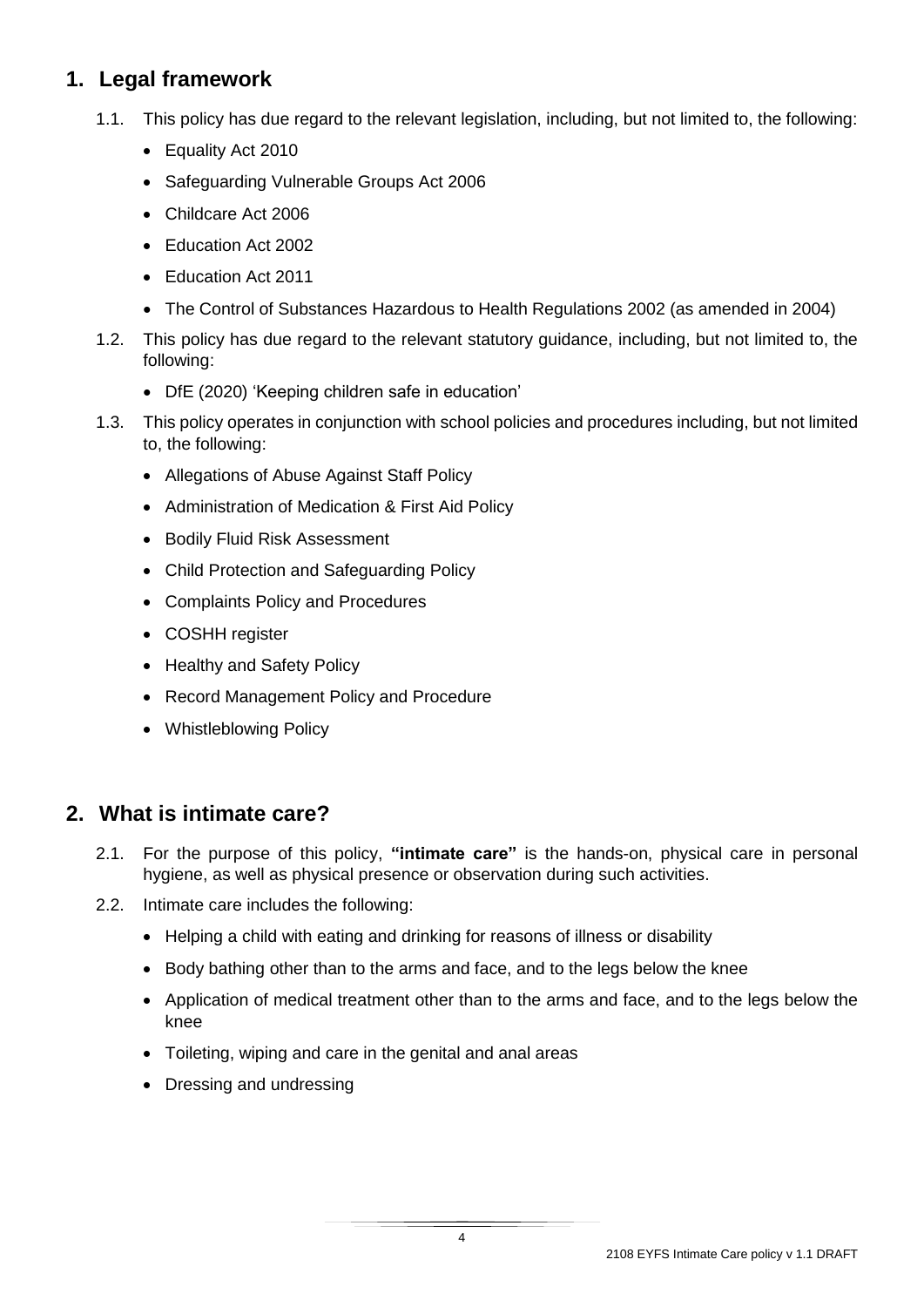#### <span id="page-4-0"></span>**3. Roles and responsibilities**

- 3.1. The **Headteacher** is responsible for:
	- Ensuring that intimate care is conducted professionally and sensitively.
	- Ensuring that the intimate care of all children is carefully planned, including the creation of individual plans following discussions with the parent and the child, with input from the SENCO.
	- Communicating with parents in order to establish effective partnerships when providing intimate care to children.
	- Handling any complaints about the provision of intimate care in line with the school's Complaints Procedures Policy.
	- Organising annual training for the provision of intimate care.
- 3.2. All members of staff who provide intimate care are responsible for:
	- Undergoing annual training for the provision of intimate care.
	- Undertaking intimate care practice respectfully, sensitively and in line with the quidelines outlined in this policy.
- 3.3. Parents are responsible for:
	- Liaising with the school to communicate their wishes in regard to their child's intimate care.
	- Providing their consent to the school's provision of their child's intimate care.
	- Adhering to their duties and contributions to their child's intimate care plan, as outlined in this policy.

#### <span id="page-4-1"></span>**4. Procedures for intimate care**

- 4.1. Staff who provide intimate care will have a list of personalised changing times for the children in their care, which will be adhered to at all times and will be shared with parents daily.
- 4.2. Staff who provide intimate care will conduct intimate care procedures in addition to the designated changing times if it is necessary; no child will be left in wet/soiled clothing or nappies.
- 4.3. If the designated member of staff for a child's intimate care is absent, a secondary designated member of staff will change the child, adhering to the arranged times.
- 4.4. Wherever possible, a second member of staff will be present or nearby, when intimate care is being provided, in accordace with safeguarding practices.
- 4.5. Each child using nappies will have a clearly labelled box allocated to them in which there will be clean nappies, wipes and any other individual changing equipment necessary.
- 4.6. Before changing a child's nappy, members of staff will put on disposable gloves and aprons, and the changing area will be cleaned appropriately using disposable blue roll paper, soap and hot water.
- 4.7. The changing areas are warm and comfortable for the children and are private from others. This may be a well screened area within the classroom.
- 4.8. Hot water and liquid soap are available for staff to wash their hands before and after changing a nappy; the changing area will also be cleaned appropriately after use using disposable blue roll paper, soap and hot water.
- 4.9. The changing area has paper towels available for members of staff to dry their hands.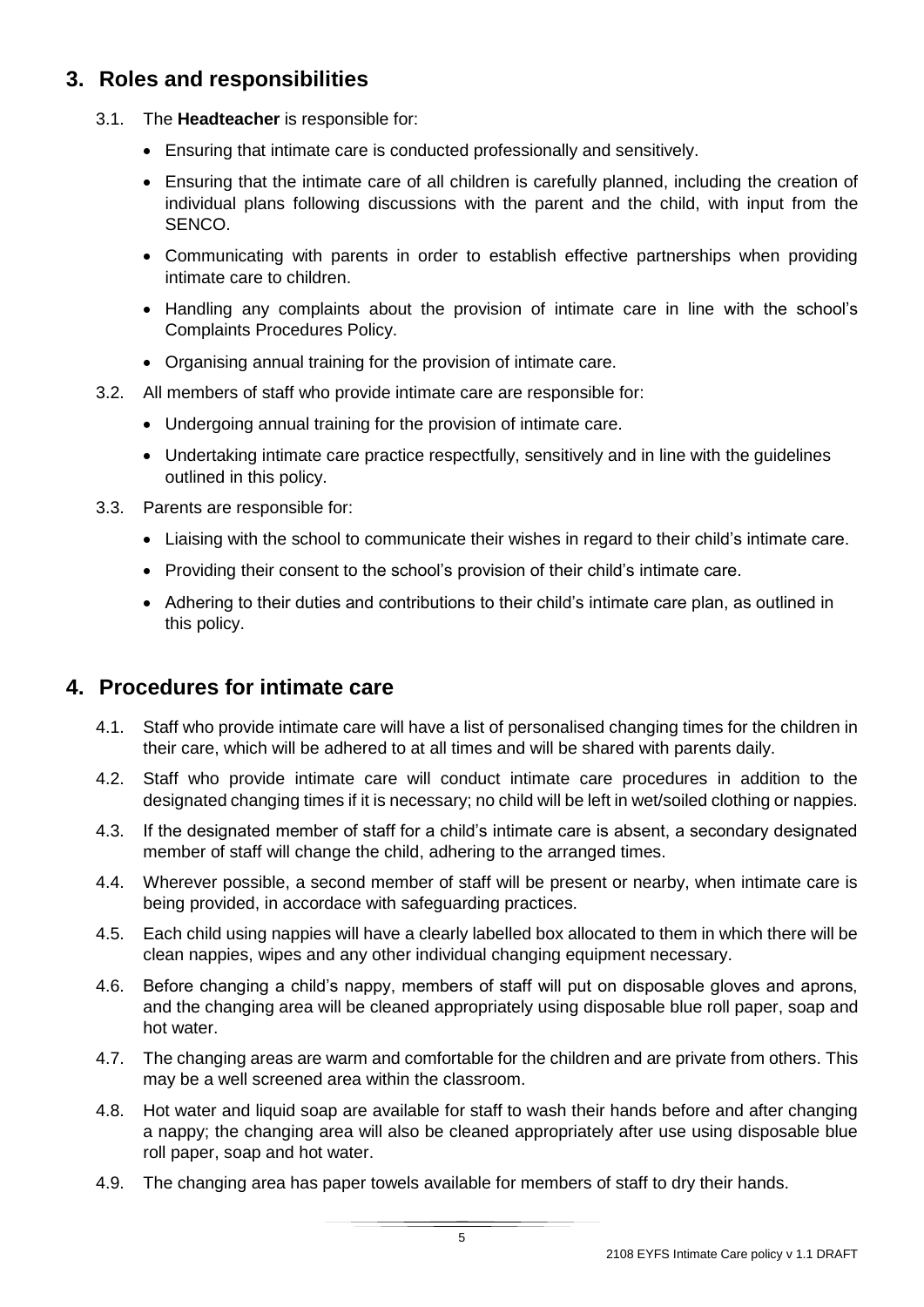- 4.10. Any soiled clothing will be double bagged, placed with the child's bag and will be returned to parents at the end of the school day.
- 4.11. Any used nappies will be placed in a tied plastic bag and disposed of in the nappy disposal unit provided.
- 4.12. Any bodily fluids that transfer onto the changing area will be cleaned appropriately in accordance with the School bodily fluids risk assessment.
- 4.13. If a pupil requires cream or other medicine, such as for a nappy rash, this will be provided by the parent in accordance with the Administration of Medication & First Aid policy, and full parental consent will be gained prior to this.
- 4.14. Older children and those who are more able will be encouraged to use the toilet facilities and will be reminded at regular intervals to go to the toilet.
- 4.15. Members of staff will use the [Toilet Introduction Procedures,](#page-9-0) as outlined in the appendices of this policy, to get children used to using the toilet and encourage them to be as independent as possible.
- 4.16. Children will be reminded and encouraged to wash their hands after using the toilet, following the correct procedures for using soap and drying their hands.
- 4.17. Staff will maintain a [Record of Intimate Care](#page-10-0) securely in the class. This record may be disclosed to parents upon request and may be used to support any safeguarding concerns. This record will be stored in accordance with the School's record management policy.

#### <span id="page-5-0"></span>**5. Parental engagement**

- 5.1. The school will liaise closely with parents to establish individual intimate care programmes for each child which will set out the following:
	- What care is required
	- Number of staff needed to carry out the care
	- Any additional equipment needed
	- The child's preferred means of communication, e.g. visual/verbal, and the termilogy to be used for parts of the body and bodily functions
	- The child's level of ability, i.e. what procedures of intimate care the child can do themselves
	- Any adjustments necessary in respect to cultural or religious views
	- The procedure for monitoring and reviewing the intimate care plan
- 5.2. The information concerning the child's intimate care plan will be stored confidentially in their pupil file, in the school office, and only the parents and the designated member of staff responsible for carrying out the child's intimate care will have access to the information.
- 5.3. The parents of the child are required to sign th[e Intimate Care Parental Consent Form](#page-7-0) to provide their agreement to the plan; typically, no intimate care will be carried out without prior parental consent.
- 5.4. In regard to 5.3, where no parental consent has been granted and the child does not have an intimate care plan, but requires intimate care, every effort will be made to contact the parent(s) by phone in order to gain consent.
- 5.5. In regard to 4.2, 5.3 and 5.4, the duty of care remains to the child; no child will be left wet or soiled for an extended period of more than 30 minutes, due to lack of consent. In such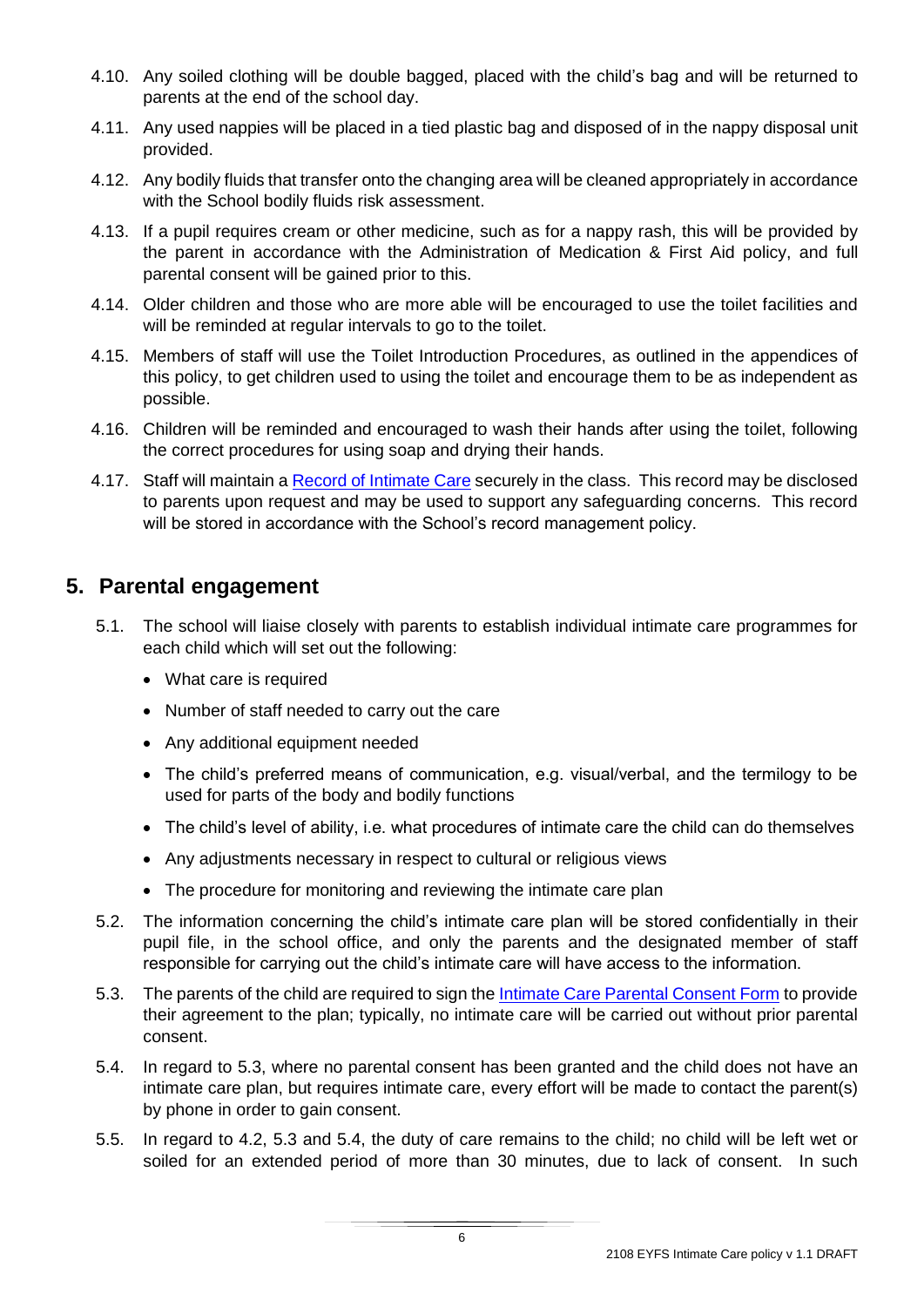circumstances, parents will be advised by the class lead via ClassDojo, or a similarly approved communication method.

- 5.6. Any changes that may need to be made to a child's intimate care plan will be discussed with the parents to gain consent and will then be recorded in the written intimate care plan.
- 5.7. Parents will be asked to supply the following items in their child's bag, ensuring it is restocked prior to every session attended:
	- Any cream(s) and wipes required for intimate care
	- Spare nappies
	- Spare underwear and a change of clothing
- 5.8. The nursery class is equipped with age appropriate sized toilets. Additionally, the school will provide the following items:
	- General wipes for emergency use only, nappy sacks, etc
	- Step stool for pupil access to the toilets
	- Training seat for the toilet

#### <span id="page-6-0"></span>**6. Safeguarding procedures**

- 6.1. The school adopts rigorous safeguarding procedures in accordance with the Child Protection and Safeguarding Policy and will apply these requirements to the intimate care procedures.
- 6.2. Intimate care is classified as regulated activity; therefore, the school will ensure that all adults providing intimate care have undergone an enhanced DBS check, including the barred list information, enabling them to work with children.
- 6.3. All members of staff will receive safeguarding training on an annual basis, and receive child protection and safeguarding updates as required, but at least annually.
- 6.4. All members of staff are instructed to report any concerns about the safety and welfare of children with regards to intimate care, including any unusual marks, bruises or injuries, to the Headteacher or any member of the Safeguarding team, in accordance with the school's Whistleblowing Policy.
- 6.5. Any concerns about the correct safeguarding of children will be dealt with in accordance with the Child Protection and Safeguarding Policy and the Allegations of Abuse Against Staff Policy.

#### <span id="page-6-1"></span>**7. Monitoring and review**

- 7.1. This policy will be reviewed annually by the Headteacher, EYFS Lead and School Business manager, who will make any changes necessary and communicate these to all members of staff.
- 7.2. The next scheduled review date is June 2022.
- 7.3. All members of staff are required to familiarise themselves with this policy as part of their induction programme.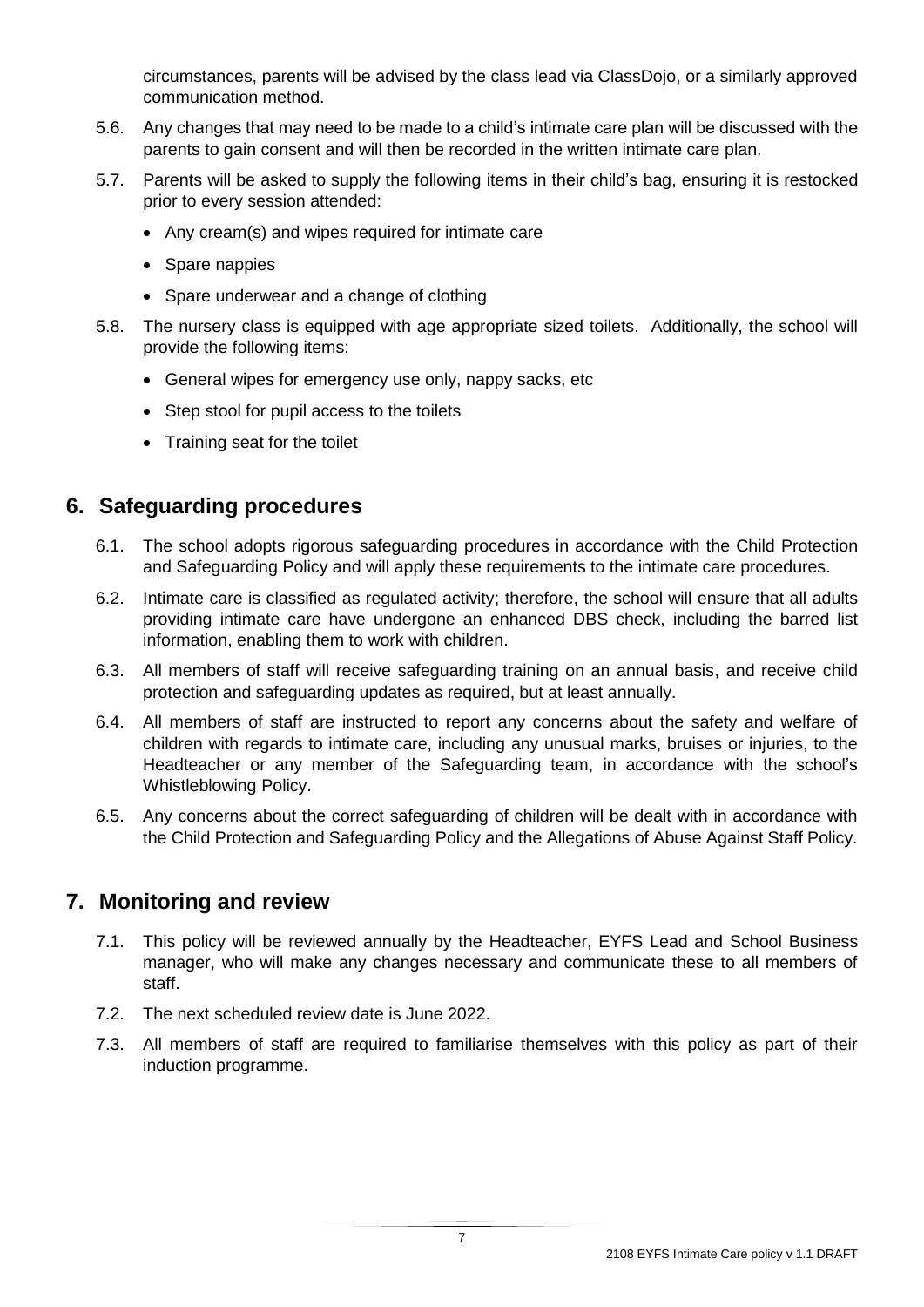## <span id="page-7-0"></span>**Appendix I - Toilet Introduction Procedures**

As children develop bladder control, they will pass through the following three stages:

- 1. The child becomes aware of having wet and/or soiled pants
- 2. The child knows that urination/defecation is taking place and can alert a member of staff
- 3. The child realises that they need to urinate/defecate and alerts a member of staff in advance

During these stages, members of staff will assess the child over a period of **up to three weeks** to determine:

- If there is a pattern to when the child is soiled/wet.
- The indicators that the child displays when they need the toilet, e.g. facial expressions.

Staff will implement the following strategies to get children used to using the toilet and being independent:

- Familiarise the child with the toilet, washing their hands, flushing the toilet and referencing other children as good role-models for this practice
- Encourage the child to use the toilet when they are using their personal indicators to show that they may need the toilet
- Take the child to the toilet at a time when monitoring has indicated that this is when they would usually need the toilet
- Ensure that the child can reach the toilet and is comfortable doing so
- Stay with the child and talk to them to make them more relaxed about using the toilet
- Don't force the child to use the toilet if they don't want to, but still encourage them to do so using positive language and praise
- Deal with any accidents discreetly, sensitively and without any unnecessary attention
- Be patient with children when they are using the toilet, and use positive language and praise to encourage them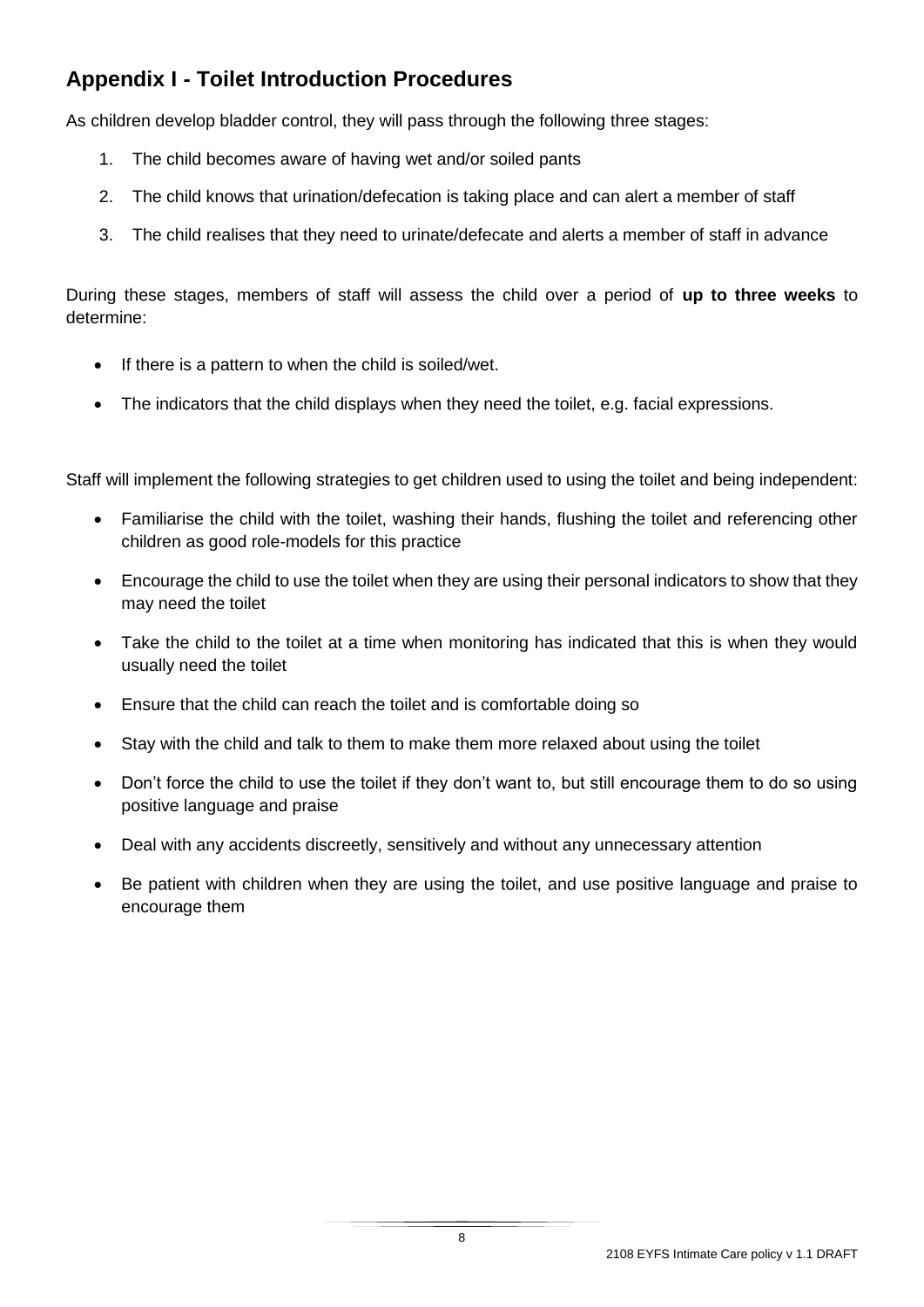#### <span id="page-8-0"></span>**Appendix II - Intimate Care Parental Consent Form**



This form is to be completed by the **relevant Lead(s)** and signed by parents.

| Name of child:         | Date of birth: |  |
|------------------------|----------------|--|
| Name of class teacher: | <b>Class:</b>  |  |

| Care requirements, including frequency: |  |  |  |  |  |
|-----------------------------------------|--|--|--|--|--|
|                                         |  |  |  |  |  |
|                                         |  |  |  |  |  |
|                                         |  |  |  |  |  |

The table below outlines the member of staff responsible for carrying out your child's intimate care programme, as well as the member of staff responsible in their absence:

| Name of staff member:                                             |  |
|-------------------------------------------------------------------|--|
| Name of staff member (in the<br>above staff member's<br>absence): |  |

**Where will the intimate care be carried out?**

**What equipment/resources will be required?**

**What infection control procedures are in place?**

**What disposal procedures are in place?**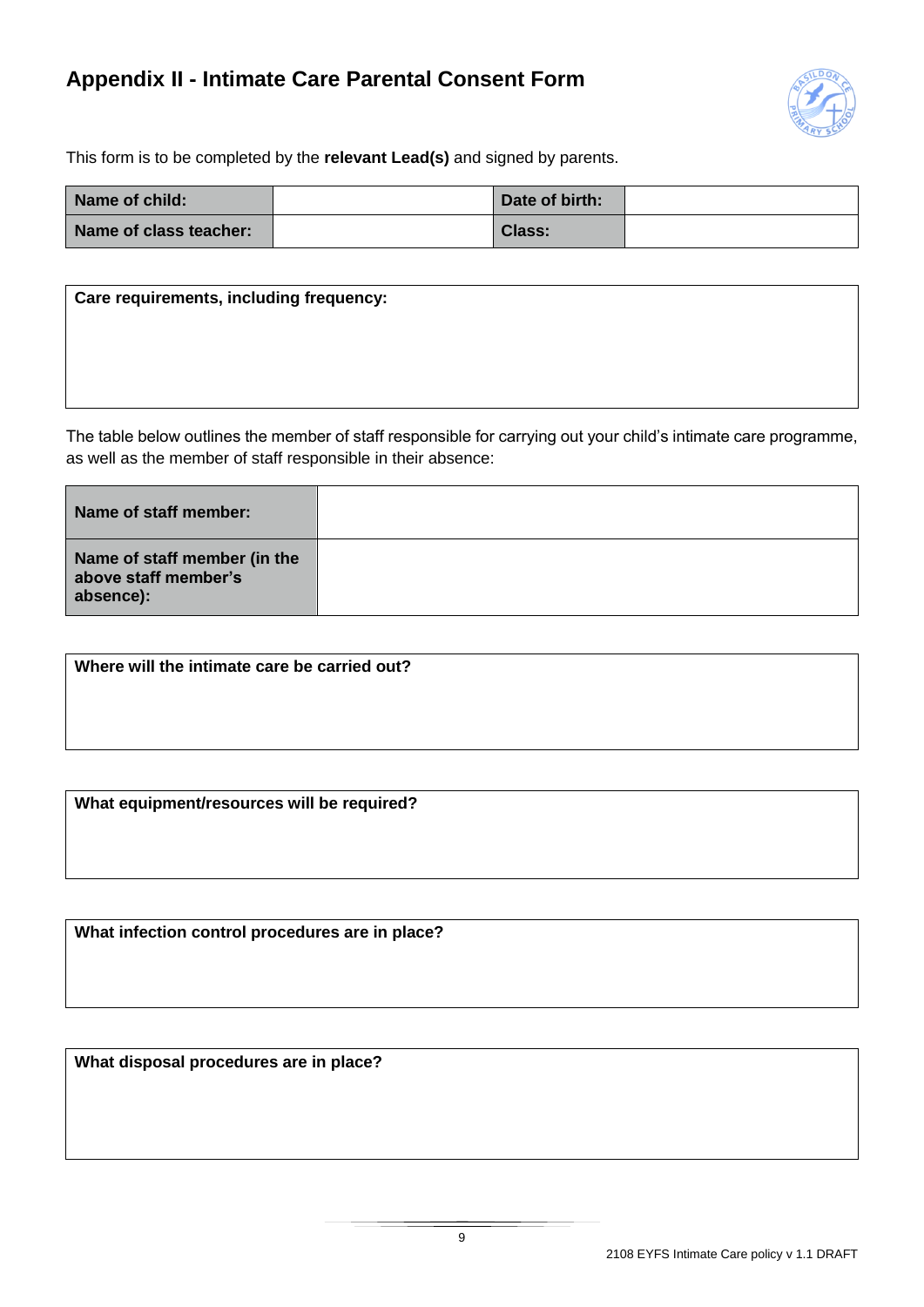**What do parents need to provide?**

**What are the reporting procedures for parents?**

I have read the Early Years Intimate Care Policy provided by Basildon C.E. Primary School and I agree to the intimate care plan outlined above:

<span id="page-9-0"></span>

| <b>Signature of parent:</b>     | Date: |
|---------------------------------|-------|
| <b>Signature of Class Lead:</b> | Date: |
| <b>Signature of EYFS Lead:</b>  | Date: |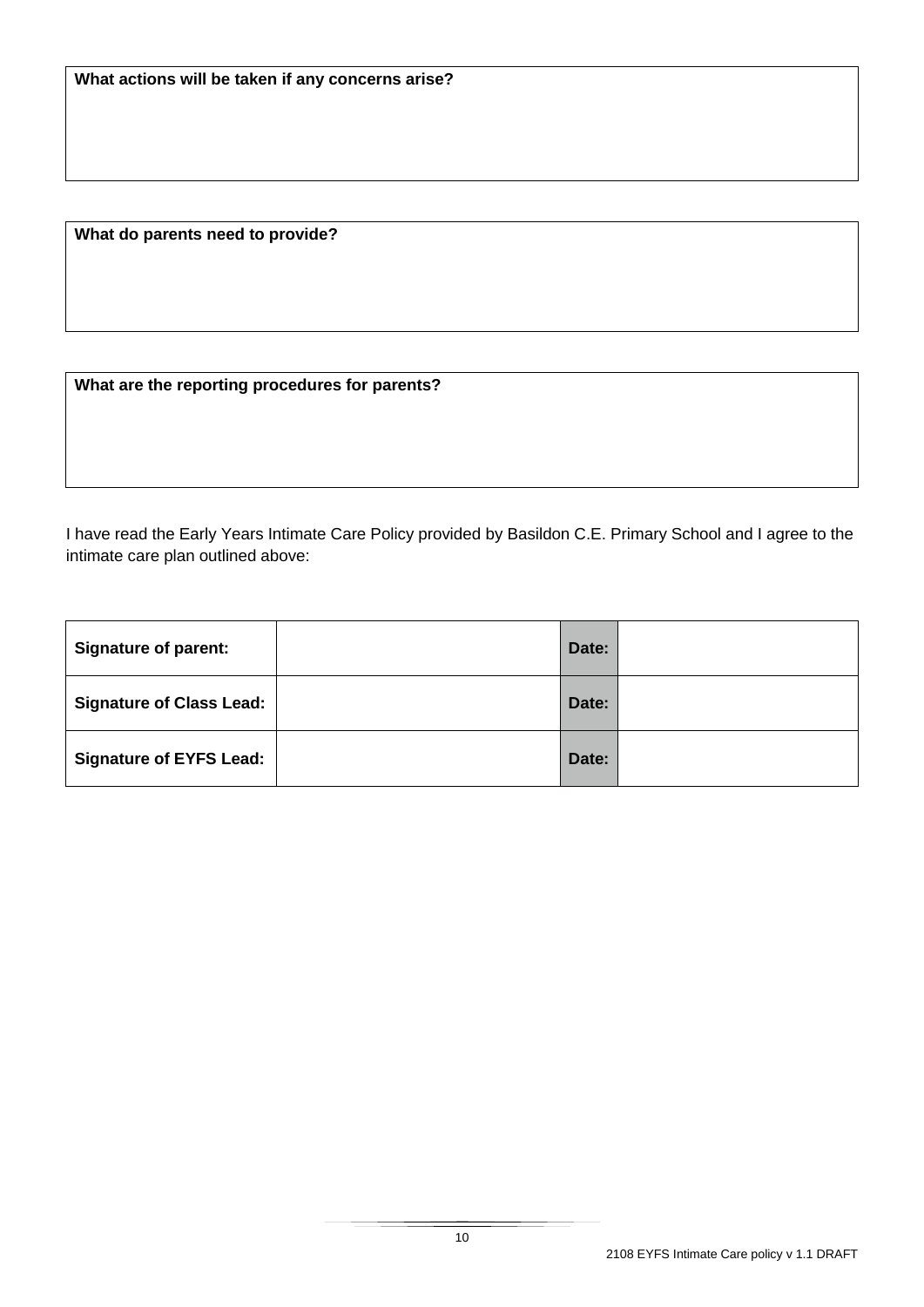## <span id="page-10-0"></span>**Appendix III – Record of Intimate Care**



This form is to be completed by attending staff, stored securely in the class area, and in accordance with the School's record management policy.

| Name of child:         | Date of birth: |  |
|------------------------|----------------|--|
| Name of class teacher: | Class:         |  |

| <b>Date</b> | <b>Time</b> | <b>Nature of</b><br><b>Change</b><br>Wet nappy<br>Solied nappy<br>$\mathbf{1}$<br>$\mathbf 2$ | Any concerns noted | <b>Signed by attendant</b> |
|-------------|-------------|-----------------------------------------------------------------------------------------------|--------------------|----------------------------|
|             |             |                                                                                               |                    |                            |
|             |             |                                                                                               |                    |                            |
|             |             |                                                                                               |                    |                            |
|             |             |                                                                                               |                    |                            |
|             |             |                                                                                               |                    |                            |
|             |             |                                                                                               |                    |                            |
|             |             |                                                                                               |                    |                            |
|             |             |                                                                                               |                    |                            |
|             |             |                                                                                               |                    |                            |
|             |             |                                                                                               |                    |                            |
|             |             |                                                                                               |                    |                            |
|             |             |                                                                                               |                    |                            |
|             |             |                                                                                               |                    |                            |
|             |             |                                                                                               |                    |                            |
|             |             |                                                                                               |                    |                            |
|             |             |                                                                                               |                    |                            |